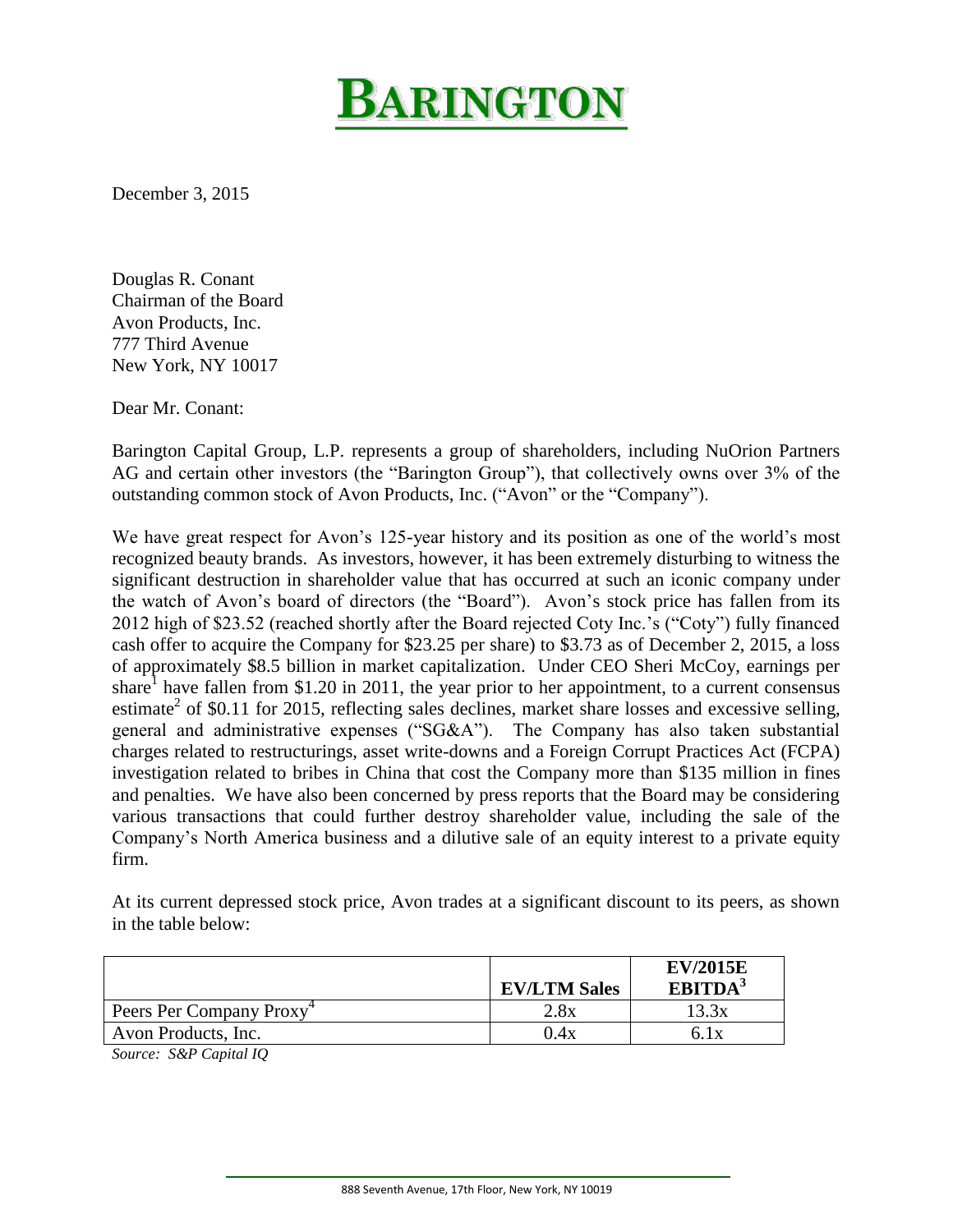While this discounted valuation likely reflects the market's concerns about continuing deterioration in the business under the Company's current senior management team, we believe it also reflects the market's failure to ascribe appropriate value to Avon's numerous positive attributes. These include, among other things, its strong brand, global presence, high gross margins, and six million sales representatives.

We are convinced that there is a significant opportunity at hand for Avon to unlock its intrinsic value for the benefit of all its shareholders. In order to realize Avon's value potential and restore its market leadership and financial performance, we believe the Company must promptly implement a restructuring plan. We have developed such a plan for Avon (the "Barington Group's Plan"), which, if implemented, we believe would:

- eliminate wasteful and unproductive expenses, resulting in annual savings of \$500 to  $$700$  million;<sup>5</sup>
- achieve \$0.90 of earnings per share based solely on the initial impact of cost cutting and stabilizing revenues;
- restore Avon's global market position through reinvestment of a portion of these savings into operational improvements;
- grow revenue and market share;
- enable the Company to maintain and grow its current dividend; and
- set the Company on a path to recovering its position as a leading global beauty brand.

With the right leadership in place to execute the Barington Group's Plan, we are confident that the Company will once again be able to harness the strength of the Avon brand and its position as a global market leader, thus creating significant value for shareholders. If the Company achieves \$0.90 of earnings per share and trades at the 16.1x median P/E multiple of its most direct peers (Oriflame, Natura, and Tupperware), Avon's stock would trade at approximately \$14.50 per share, or 289% higher than yesterday's closing price of \$3.73.<sup>6</sup> Furthermore, reinvigorated revenue growth would enable the Company to achieve even higher earnings and a higher stock price. We note that the Company's peak revenues of \$11.1 billion, achieved in 2011, are 46% higher than the revenues reported in the last twelve months.

However, the numerous, chronic failures of the current Board and senior management team, highlighted below, lead us to conclude that Avon's present leadership is incapable of effectively executing such a plan. We believe that significant, immediate changes in leadership and strategic direction are needed. To begin the process of effecting such change, we intend to nominate a group of highly qualified individuals to the Avon Board in advance of the 2016 Annual Meeting and work with the Board to help recruit new senior leadership to execute our plan to unlock Avon's full potential.

Below we set forth (i) a summary of the Barington Group's Plan to rebuild Avon and recover its position as a leading global beauty brand, (ii) a review of the past failures of the Board and senior management, and (iii) the reasons why we believe Avon does not require new capital.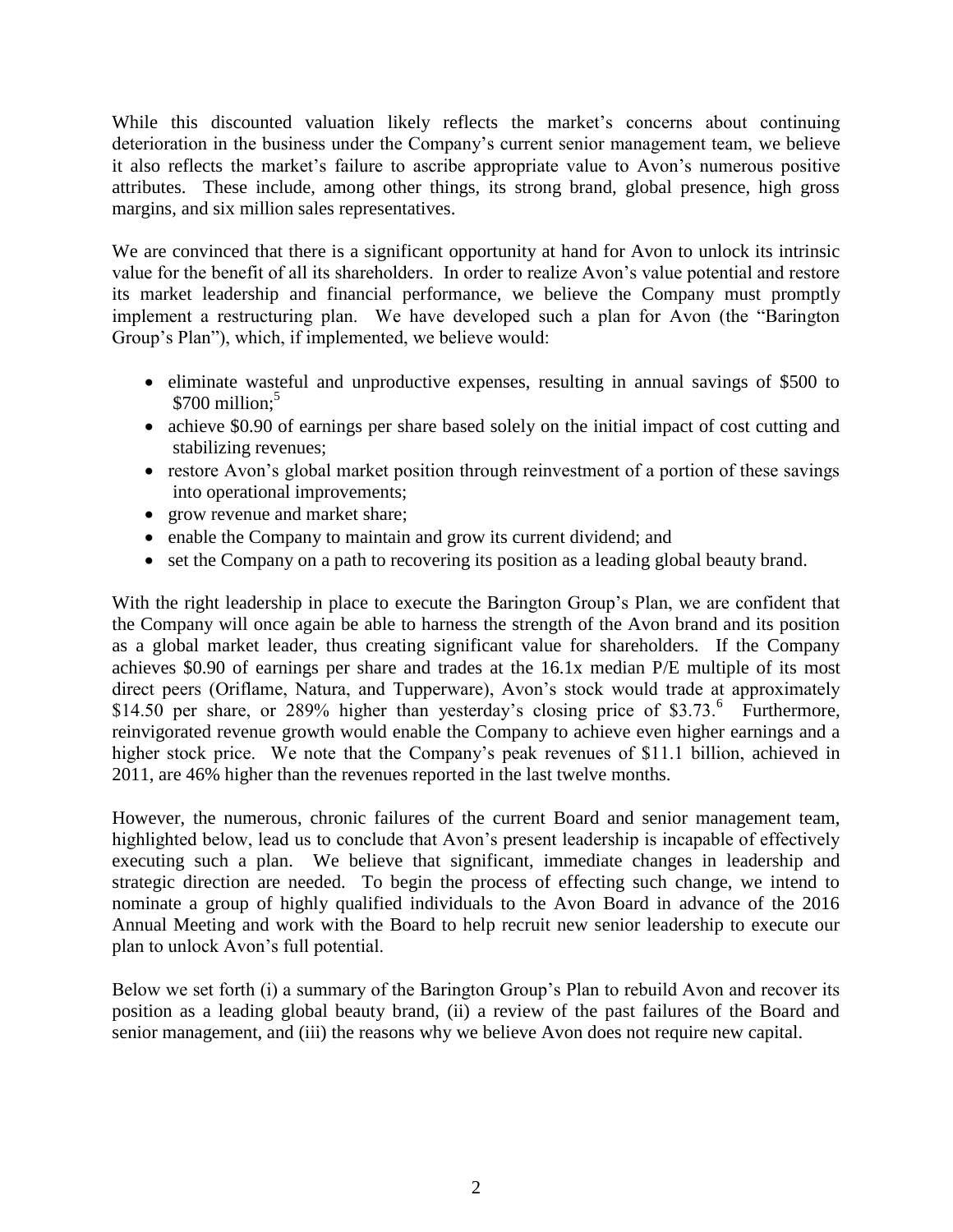# **I. We Believe the Barington Group's Plan for Avon Would Create Significant Long-Term Shareholder Value**

Better stewardship of Avon's brand and market position can create significant long-term value for shareholders. We believe that the Company should build upon its strong emerging markets platform and restructure its U.S. business and corporate infrastructure. The Barington Group's Plan for Avon focuses on five critical areas:

- **Reducing costs by \$500-700 million within 18-24 months by streamlining the organization and taking cost out of centralized overhead.** We believe a lack of cost controls, particularly relating to SG&A, has been a significant contributor to Avon's decline in profitability, as discussed more fully in the below section: "Failure to Manage Excessive Costs Despite \$1.3 Billion of Restructuring Charges."
- **Reorganizing the management structure to place more emphasis on local market decision making, thereby increasing operational efficiency and accountability.** We believe that the Company must eliminate redundancy across local, regional, and corporate management layers, eliminate its complex management matrix structure, and move decision making to local markets to more effectively manage revenue growth and costs as well as increase local accountability for performance. In addition, we recommend that the Company re-evaluate its product development strategy and transfer a significant portion of product development from New York to country teams.
- **Regaining market share in emerging markets by leveraging Avon's strong brand and quality position and reestablishing service excellence, where it has fallen behind competitors.** In a November 23 report, Citi Research states that Avon's poor performance in Brazil is attributable to a mix of poor order fulfillment and supply chain disruptions, insufficient new product activity and inadequate marketing support, among other factors. We agree that improving execution in these and other areas will restore Avon's share growth in Brazil and other emerging markets.
- **Assessing Avon's go-to-market strategy in its mature markets, including evaluating omni-channel options.** The Company's U.S. and Canada business has been in decline for many years and needs fundamental solutions including, for example, the expansion of selected products into the retail channel, and increasing e-commerce sales while also strengthening the direct sales channel.
- **Making efficient use of Avon's capital structure.** We believe the Company should use a portion of its \$587 million cash balance to finance our planned operational restructuring, thereby improving the Company's leverage ratios and credit ratings.

We believe it is critical that Avon promptly add new independent directors who are focused on improving long-term shareholder value, ensuring that shareholder interests are protected, and recruiting a new senior management team that is capable of executing a comprehensive strategy to improve Avon's performance. We believe that Avon's senior management must have expertise in four key areas: (1) beauty, (2) direct selling, (3) emerging markets, and (4)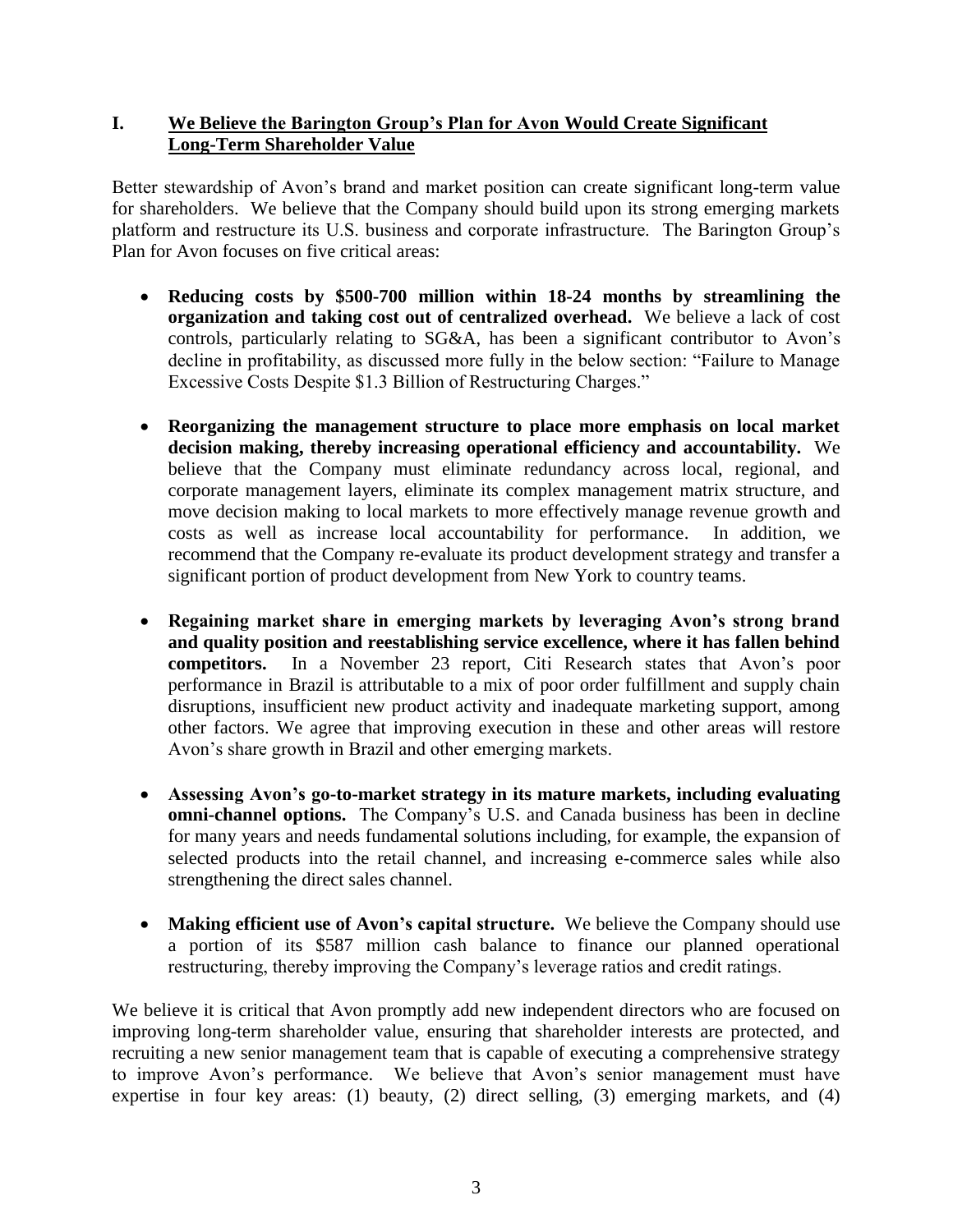operational restructuring. Avon's six million sales representatives, the backbone of Avon, deserve a senior management team that can reinvigorate the Company and introduce new products and marketing campaigns that will resonate with customers.

If implemented, we believe the Barington Group's Plan could achieve \$0.90 of earnings per share solely from the impact of cost-cutting and stabilizing revenues as shown in the table below. In addition, we believe that the resources freed up by our planned operational restructuring would allow renewed focus on top line growth which we believe would create significant additional value.

|                           | <b>Initial Impact of</b> |                       |           |  |
|---------------------------|--------------------------|-----------------------|-----------|--|
|                           | Consensus $2016E7$       | Our Plan <sup>8</sup> | Pro Forma |  |
| Sales, \$ millions        | 6,769                    |                       | 6,769     |  |
| Current cash costs        | (6,256)                  | 600                   | (5,656)   |  |
| New investments           |                          | (150)                 | (150)     |  |
| <b>EBITDA</b>             | 513                      | 450                   | 963       |  |
| D&A                       | (139)                    | -                     | (139)     |  |
| Interest expense, net     | (115)                    |                       | (115)     |  |
| Taxes (44% rate)          | (114)                    | (198)                 | (312)     |  |
| Minority interest         | (4)                      |                       | (4)       |  |
| Net income                | 141                      | 196                   | 393       |  |
| Shares outstanding        | 435.4                    | 435.4                 | 435.4     |  |
| <b>Earnings per share</b> | \$0.32                   | \$0.58                | \$0.90    |  |

### **II. A Review of Past Failures by the Board and Management**

Avon's stock price performance under the current Board and senior management has been abysmal, as shown in the table below. Yesterday, Avon's stock price closed at \$3.73 per share, a level previously reached in January 1991.<sup>9</sup> The Company's stock has significantly underperformed its peers and the overall market over the past one, three and five year periods, as well as since April 2, 2012, the date that the Board rejected Coty's indication of interest to acquire the Company for \$23.25 per share:

|                                 | 1 Year                | 3 Years               | 5 Years               | Since $4/2/12$       |  |
|---------------------------------|-----------------------|-----------------------|-----------------------|----------------------|--|
|                                 | $(12/2/14 - 12/2/15)$ | $(12/3/12 - 12/2/15)$ | $(12/2/10 - 12/2/15)$ | $(4/2/12 - 12/2/15)$ |  |
| Avon                            | $-60.2\%$             | $-71.4\%$             | $-85.1\%$             | $-81.8\%$            |  |
| Peers in Proxy <sup>10</sup>    | $-5.3\%$              | 24.3%                 | 51.3%                 | 30.6%                |  |
| $S\&P 500$ Index <sup>11</sup>  | 0.6%                  | 47.5%                 | 70.2%                 | 46.5%                |  |
| Russell 2000 Index <sup>3</sup> | 2.0%                  | 45.2%                 | 58.6%                 | 41.8%                |  |

We believe the Company's stock price underperformance has been primarily due to chronic mismanagement as well as a lack of effective Board oversight.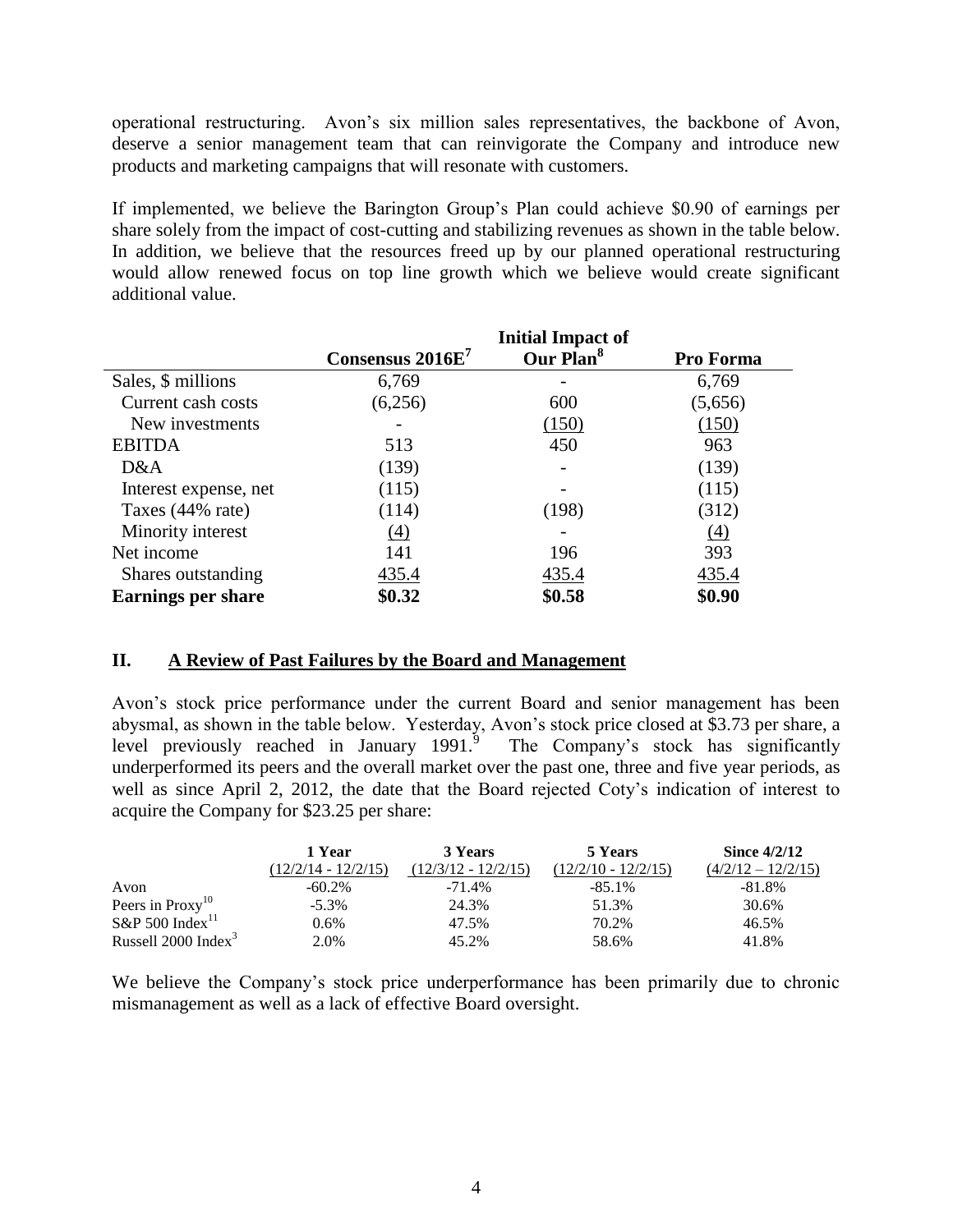### **The Board's Rejection of Coty's Offer Cost Shareholders Approximately \$8.5 Billion**

On April 2, 2012, Avon confirmed that it had received an unsolicited, non-binding indication of interest from Coty to acquire Avon for \$23.25 in cash per share, or over \$10 billion, with financing from Warren Buffett's Berkshire Hathaway. The offer represented a 20% premium over the then current trading price of Avon. The Board declined to allow Coty to conduct due diligence and never offered shareholders an opportunity to vote on the offer. Instead, the Board rejected Coty's indication of interest as opportunistic and not in the best interest of Avon's shareholders. At the time, the Board mistakenly believed that a new CEO offered a "greater opportunity to improve shareholder value in excess of Coty's conditional indication of interest."<sup>12</sup> We believe the Board also rejected Coty's increased offer of \$24.75 per share. Since the rejection of Coty's offer, the Company's stock price has declined by over 80% and its market capitalization has declined by approximately \$8.5 billion.

Five of the Company's current twelve directors were on the Board at the time of the Coty offer, and you were appointed to the Board on the day the offer was rejected. We question whether the directors who rejected a sale of the Company at \$23.25 per share or higher are properly equipped to evaluate the merits of any potential private equity transaction, particularly now that the Company is valued roughly 85% below the Coty offer.

### **Poor Choice of New CEO**

We also question whether the Board engaged in an effective search for a new CEO when it replaced Andrea Jung in 2012. As a first step in what appears to have been a flawed process, the Board chose Ms. Jung to lead the search for her replacement. The search process culminated in the hiring of Sheri McCoy in April 2012. In our view, Ms. McCoy's previous experience as a manager at Johnson & Johnson has little relevance to the key areas of expertise that are critical to Avon, including beauty, direct selling, emerging markets, and operational restructuring. The skills that are needed to lead medical products businesses do not appear to have been transferable to Avon's direct selling beauty business. We believe the dismal performance of the Company under Ms. McCoy's leadership speaks for itself and that the Board made a mistake in naming her CEO.

### **Rapidly Deteriorating Operating Performance**

Avon's revenues have declined precipitously from their peak of \$11.1 billion in 2011, the year prior to Ms. McCoy's appointment, to a consensus forecast of \$7.2 billion in 2015. While we recognize that foreign exchange translations have negatively impacted the Company, we believe that poor execution, lack of cost management, and loss of market share to nimbler competitors have been significant drivers of the Company's poor financial results. Over the past four years, the Company's performance has deteriorated at an accelerating rate, net income has swung to a loss, and cash flow from operations has turned negative as shown in the table below: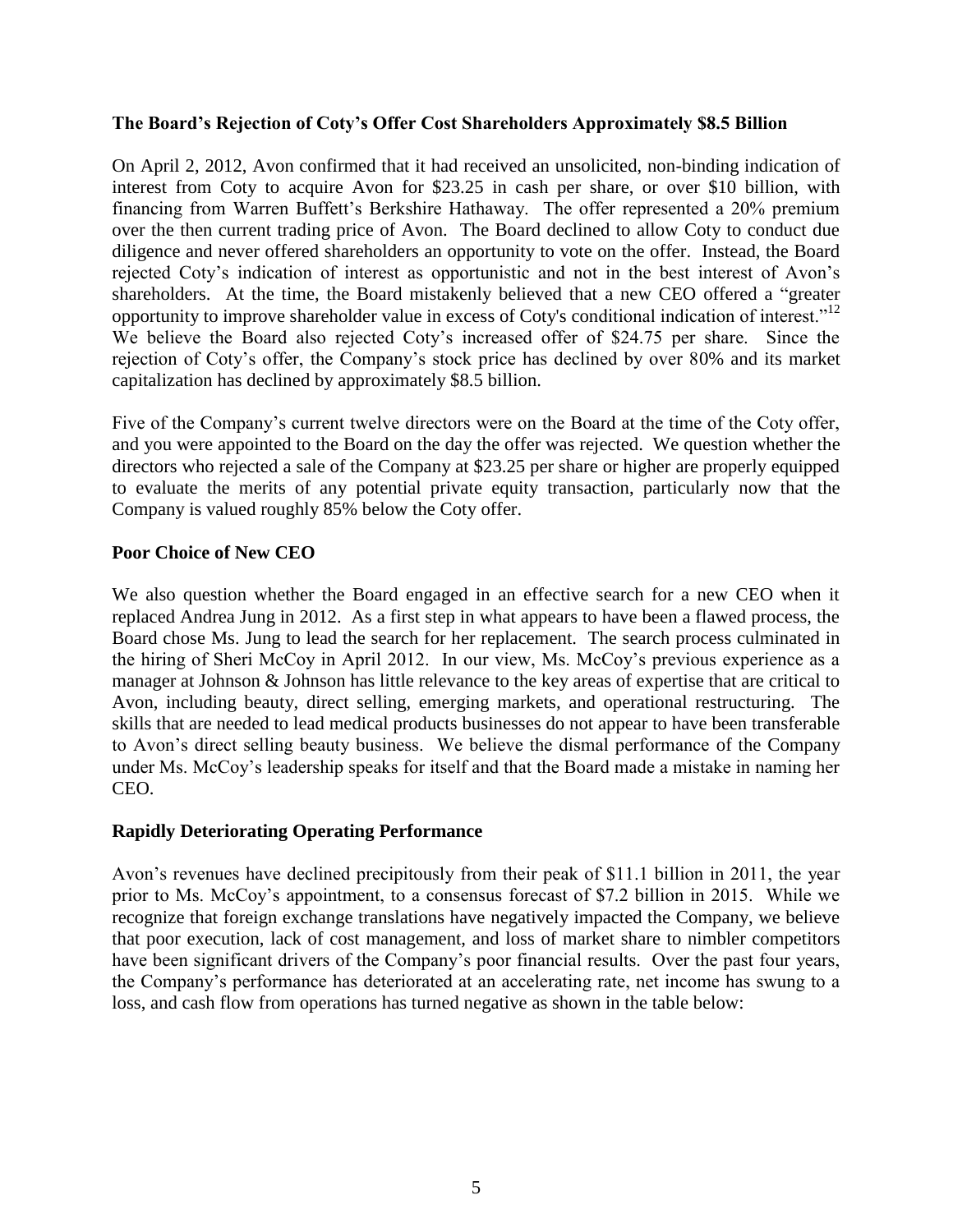|                                       |         |         |         |          | 9 months | 9 months  |
|---------------------------------------|---------|---------|---------|----------|----------|-----------|
| <b>Avon Performance (\$ millions)</b> | 2011    | 2012    | 2013    | 2014     | 2014     | 2015      |
| Revenue                               | 11,100  | 10,561  | 9.955   | 8,851    | 6,510    | 5,285     |
| % change                              |         | (5%)    | (6%)    | (11%)    |          | (19%)     |
| <b>Adjusted Operating Income</b>      | 1,132   | 694     | 791     | 734      | 517      | 264       |
| % change                              |         | (39%)   | 14%     | (7%)     |          | (49%)     |
| Net from continuing operations        | 676     | 93      | (1)     | (385)    | (58)     | (816)     |
| % of revenues                         | $6.1\%$ | $0.9\%$ | $0.0\%$ | $-4.3\%$ | $-0.9\%$ | $-15.4\%$ |
| Cash flow from operations             | 628     | 544     | 540     | 360      | 126      | (97)      |

We note that the Company reports more favorable "constant dollar" revenue growth which it calculates assuming a constant exchange rate. We believe this measurement technique results in shareholders receiving an overly positive and potentially misleading measure of revenue growth in countries with high inflation such as in Latin America. We believe that the Company's "constant dollar" revenue growth in recent years largely reflects inflation in local currencies rather than real growth. We are concerned that Avon has been losing market share in major markets and that management does not have a credible plan to reverse these trends. We call on Avon to report regularly on its market share, a metric that is indicative of the health of the business. According to Euromonitor, Avon's market share in Brazil has declined from 9.0% in 2009 to 5.8% in 2014, a 36% decrease. Avon's performance in North America has also been abysmal, as revenues have fallen from \$1.87 billion in 2011 to \$1.06 billion in the last twelve months, a 43% decline that is primarily attributable to lost market share.

### **Failure to Manage Excessive Costs Despite \$1.3 Billion of Restructuring Charges**

We believe a lack of cost control, particularly as it relates to SG&A, has been a significant contributor to Avon's decline in profitability. While the Company has consistently generated gross margins of greater than 60%, SG&A as a percent of sales has grown significantly. Since 2005, Avon has taken roughly \$1.3 billion of restructuring charges that should have resulted in ongoing SG&A savings. Despite these enormous charges, SG&A has risen substantially on an absolute basis and as a percentage of sales. In 2005, SG&A was \$3.9 billion, or 47.4% of sales. By 2014, SG&A had risen to \$4.7 billion on an adjusted basis, or 53.5% of sales. Operating profit declined from \$1.15 billion in 2005 to \$734 million on an adjusted basis in 2014. The chart below illustrates the Company's disappointing SG&A management over the past twelve years: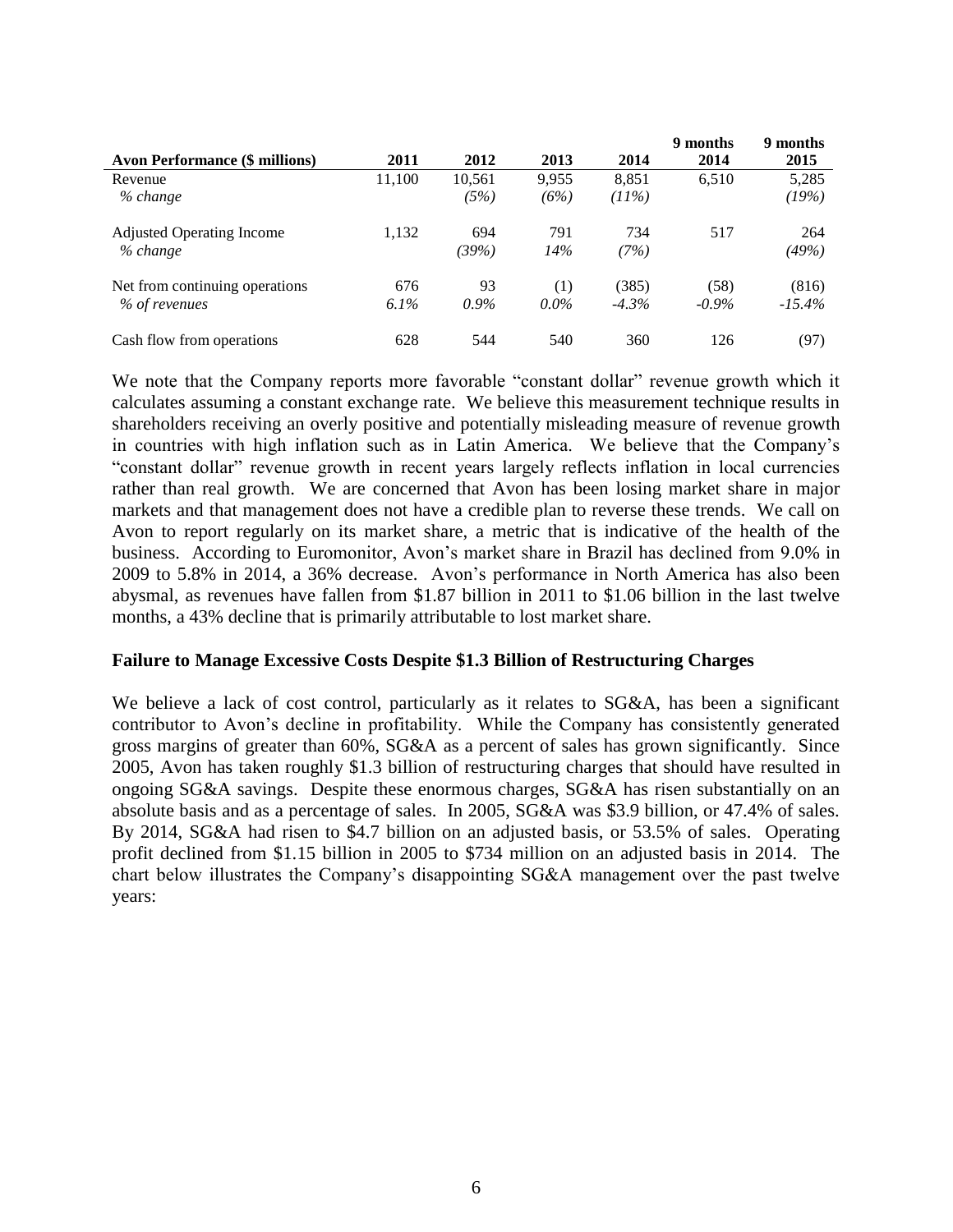#### **Deteriorating Avon Margins**





<sup>\*</sup> Based on 2002-2005 median operating margin Source: SEC Filings

Most recently, senior management has failed to achieve their targeted goals as part of its "\$400 million Cost Savings Initiative" announced in 2012. In Avon's Form 10Q for the period ended September 30, 2015, the Company states that it expects to realize annualized savings of \$270- \$280 million before taxes in connection with its restructuring actions. These amounts not only fall short of the planned \$400 million goal, but also contradict the Company's prior statements in its SEC filings and on an investor conference call in February that Avon had achieved over \$400 million of cost savings.  $13$  In addition, we believe that a portion of the cost reductions from this initiative were related to exiting underperforming markets including South Korea, Vietnam, Republic of Ireland, Bolivia and France, where cost reductions were accompanied by the loss of revenue in these countries. Senior management also stated on its February investor conference call that a portion of its cost savings related to a reduction in legal fees, which we believe were associated with the FCPA investigation.

Despite the Company's historical efforts to reduce costs, it continues to have an enormous corporate overhead burden. Avon reported \$449 million of adjusted total global expenses during the twelve months ended September 30, 2015, representing 5.9% of last twelve months (LTM) revenues. We believe this corporate overhead burden is grossly excessive and should be reduced by at least 50%. Additionally, we believe that the Company has significant regional SG&A costs that can also be reduced.

We also question why the Company reports "constant dollar" adjusted operating margins. We believe that Avon's adjusted operating margins have contracted partly because substantial dollardenominated costs represent a growing share of the Company's declining revenue. Unlike bestin-class multinational companies, Avon has a large dollar-based cost infrastructure supporting revenues that are primarily based in emerging markets rather than the other way around.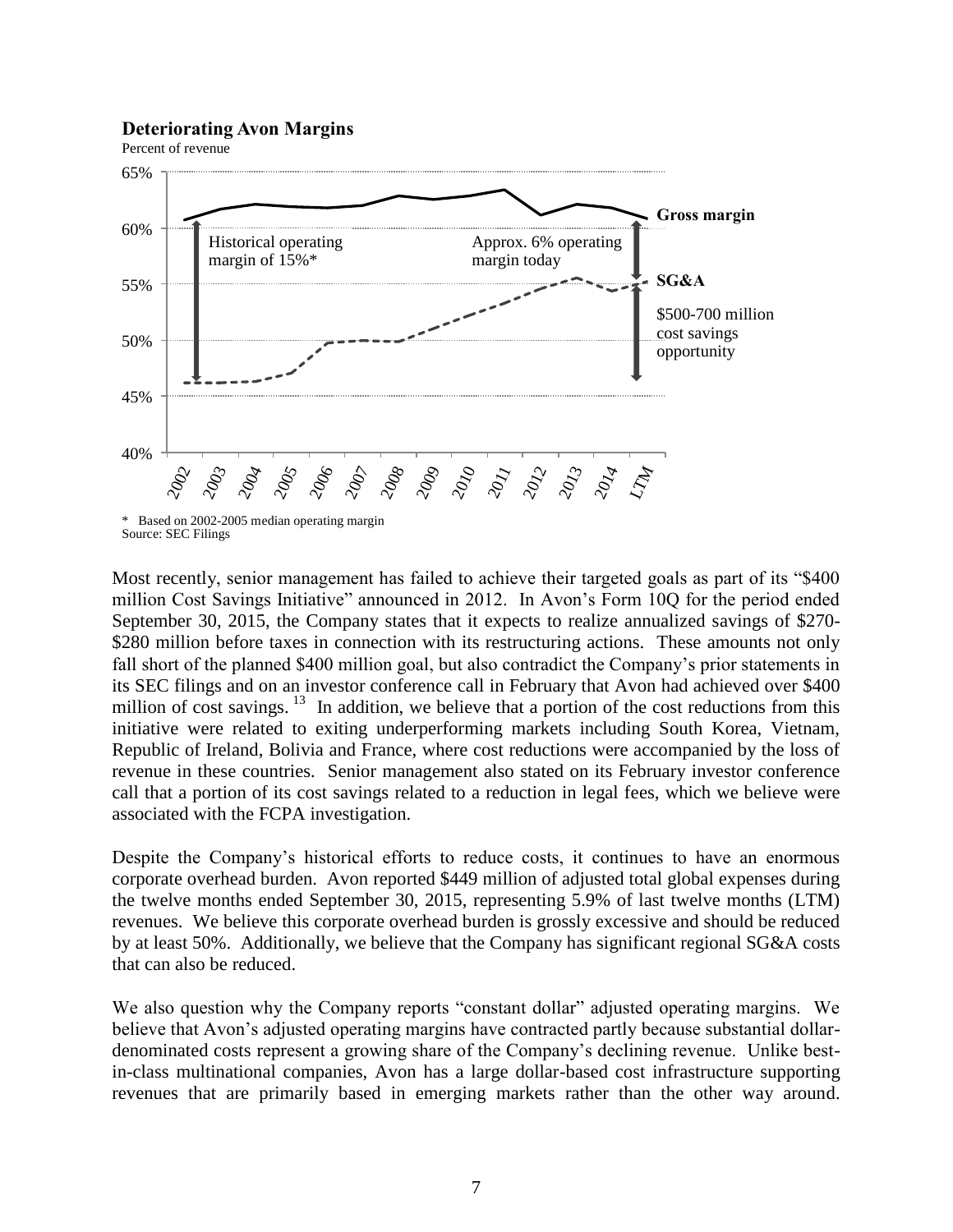Reporting a "constant dollar" adjusted operating margin does not make this problem go away. It is clear to us that the Company should not continue to burden their regional businesses with enormous corporate costs based in North America.

# **Foreign Corrupt Practices Act (FCPA) Investigations Costing More than \$135 Million**

While many of Avon's competitors have invested successfully in China, we are disheartened to see that much of Avon's investment in this country appears to have been spent on FCPA investigations and penalties. Bloomberg has reported that between 2009 and 2014, Avon spent substantial amounts on professional and legal fees related to its internal investigation of bribes in China.<sup>14</sup> In December 2014, Avon China pleaded guilty to conspiring to violate the accounting provisions of the Foreign Corrupt Practices Act to conceal more than \$8 million in gifts, cash and non-business meals, travel and entertainment it gave to Chinese government officials in order to obtain and retain business benefits for Avon China. Avon has paid \$68 million in criminal penalties to the Department of Justice and \$67 million in disgorgement and prejudgment interest to the U.S. Securities and Exchange Commission.

# **Poorly Conceived Acquisition Has Cost Shareholders at Least \$550 Million**

In 2010, the Board approved the acquisition of Silpada for \$650 million plus additional potential earn-out payments. This price appeared high for a business with only approximately \$230 million of sales. The acquisition proved to be misguided and poorly executed, as demonstrated by its disappointing performance and the Board's decision to sell Silpada back to its founders in 2013 for \$85 million plus potential earn-out payments of \$15 million, resulting in a loss of at least \$550 million.

# **Inopportune Share Repurchases Exceeding \$2 Billion**

The Board has an extremely poor track record of timing its share repurchases. During the five years between 2004 and 2008, the Company repurchased 62.1 million shares for \$2.15 billion at an average price of over \$34.50 per share, or more than ten times the Company's current stock price. Current directors Don Cornwell, Maria Elena Lagomasino and Paula Stern were on the Board when these share repurchases were approved. In the five years between 2009 and 2013, the Company repurchased 2.2 million shares for \$48.6 million at an average price of over \$22.00 per share, or roughly six times the Company's current stock price. While we are generally in favor of share repurchases when they are accretive to shareholder value, Avon's Board has destroyed significant shareholder value by repurchasing stock at high prices in advance of deteriorating operating performance.

# **Excessive Executive Compensation for Poor Performance**

Avon's Compensation Committee has a long history of awarding excessive compensation to the Company's CEO in the face of steadily deteriorating operating performance. In the last five years of Andrea Jung's tenure as CEO, Avon generated an average of \$1.2 billion in adjusted operating income, and Ms. Jung was awarded target total compensation averaging \$11.5 million per year.<sup>15</sup> In Ms. McCoy's first two years as CEO, she was awarded target total compensation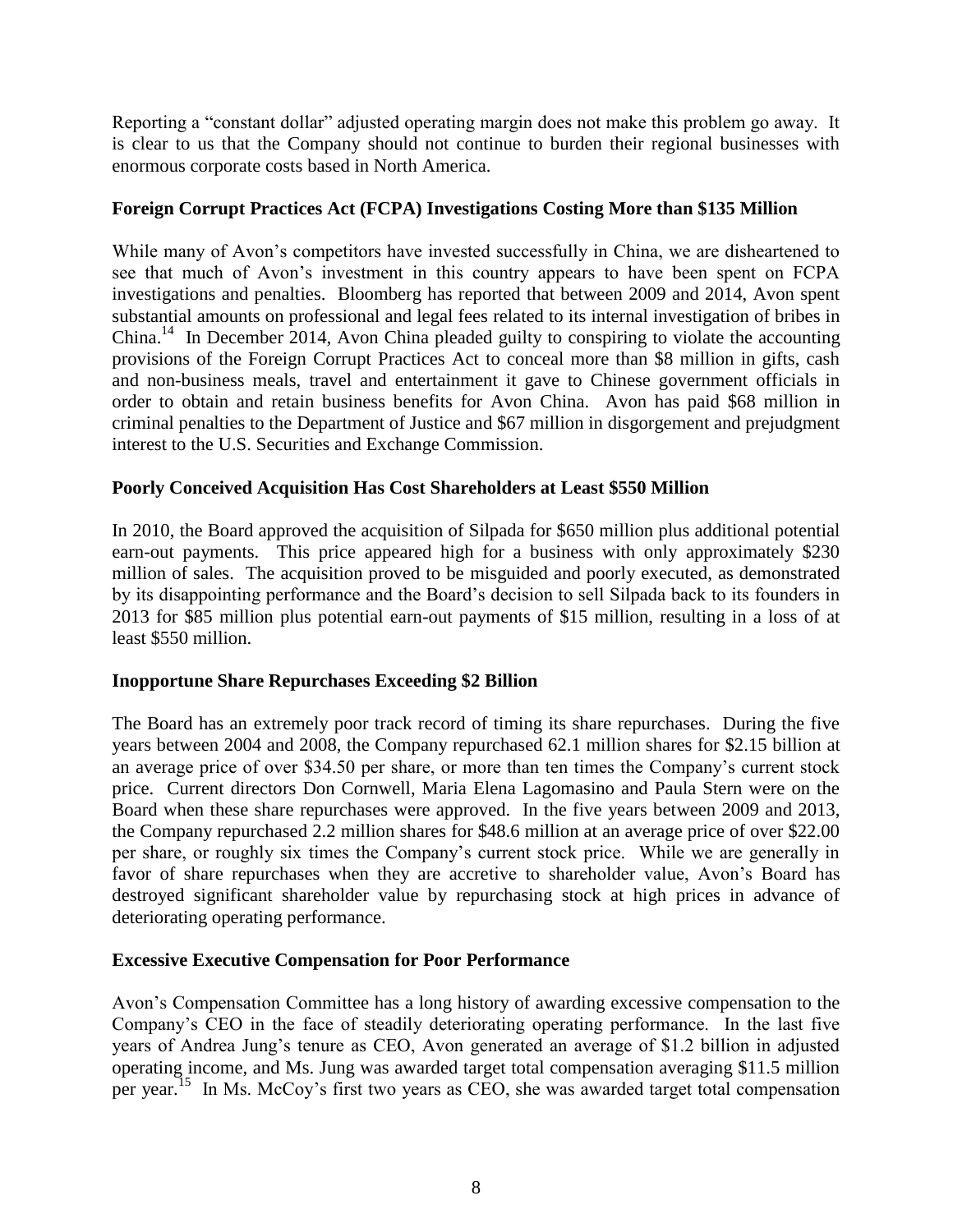averaging \$11.6 million per year despite rapidly deteriorating financial results. Ms. McCoy was awarded \$13.0 million of target total compensation in 2012 despite a 51% drop in operating income from \$1,092 million in 2011 to \$525 million in 2012. Ms. McCoy was awarded \$10.2 million of target total compensation in 2013 despite further drop in operating income to \$427.2 million. Finally, Ms. McCoy's target total compensation in 2014 was again \$10.2 million despite another drop in operating income to \$400.1 million. Ms. McCov's target total despite another drop in operating income to  $$400.1$  million. compensation has changed little in spite of substantial declines in operating income.

It appears to us that the Board's Compensation Committee has failed to properly align pay with performance, making only modest changes to executive compensation despite a significant and troubling deterioration in operating performance. It is therefore unsurprising that Avon's executive compensation has received an "F" grade from proxy advisory firm Glass Lewis & Co. ("Glass Lewis") for the past three fiscal years. According to Glass Lewis, "in each of the past three years we have recommended voting against the Company's advisory resolution on executive compensation, as in each of the past three years the Company has failed to adequately link executive pay with performance, as indicated by our pay-for-performance analysis….and we continue to have significant concerns regarding the Company's pay program." Institutional Shareholder Services, Inc. ("ISS") has recommended against Avon's say-on-pay proposal in two of the past three fiscal years and stated in its 2015 Report that "some of the concerns highlighted in previous years remain and may not be fully addressed by the company's upcoming changes."

We also find it outrageous that the peer group being used by the Compensation Committee in 2015 for purposes of executive pay comparison has a median market capitalization of \$24.6 billion, more than fifteen times larger than Avon's.<sup>16</sup> In response to feedback from shareholders, the Compensation Committee made the modest change of removing PepsiCo from its peer group and adding Coty. Amazingly, the Compensation Committee decided that the peer group should continue to include eleven companies with market capitalizations over \$10 billion, including Colgate-Palmolive at \$60 billion and Procter & Gamble at over \$200 billion.

# **III. Avon Does Not Require New Capital**

Throughout 2015, Avon has kept shareholders in the dark as to its strategic and operating plans, repeatedly delaying a planned investor day where it would discuss such critical matters. Meanwhile, The Wall Street Journal reported on April  $14<sup>th</sup>$  that Avon was exploring strategic alternatives that could include the sale of its North America business, and then further reported on September  $10<sup>th</sup>$  that Avon was negotiating the sale of a stake to a private equity firm.

We believe that certain key elements of a typical private equity investment have the potential to be highly beneficial to shareholders, particularly where the transaction entails the addition of new independent directors and the appointment of a new senior management team. However, we are concerned that either of the alternatives discussed in the Wall Street Journal articles could destroy significant shareholder value. We would oppose any sale of the North America business on terms that are disadvantageous to current shareholders or limit the options for a new senior management team to maximize long-term shareholder value. We would also oppose a sale of a dilutive equity stake at a "fire sale" price. Given the Company's ample liquidity, we fail to see how selling equity at or around the current stock price creates value for shareholders.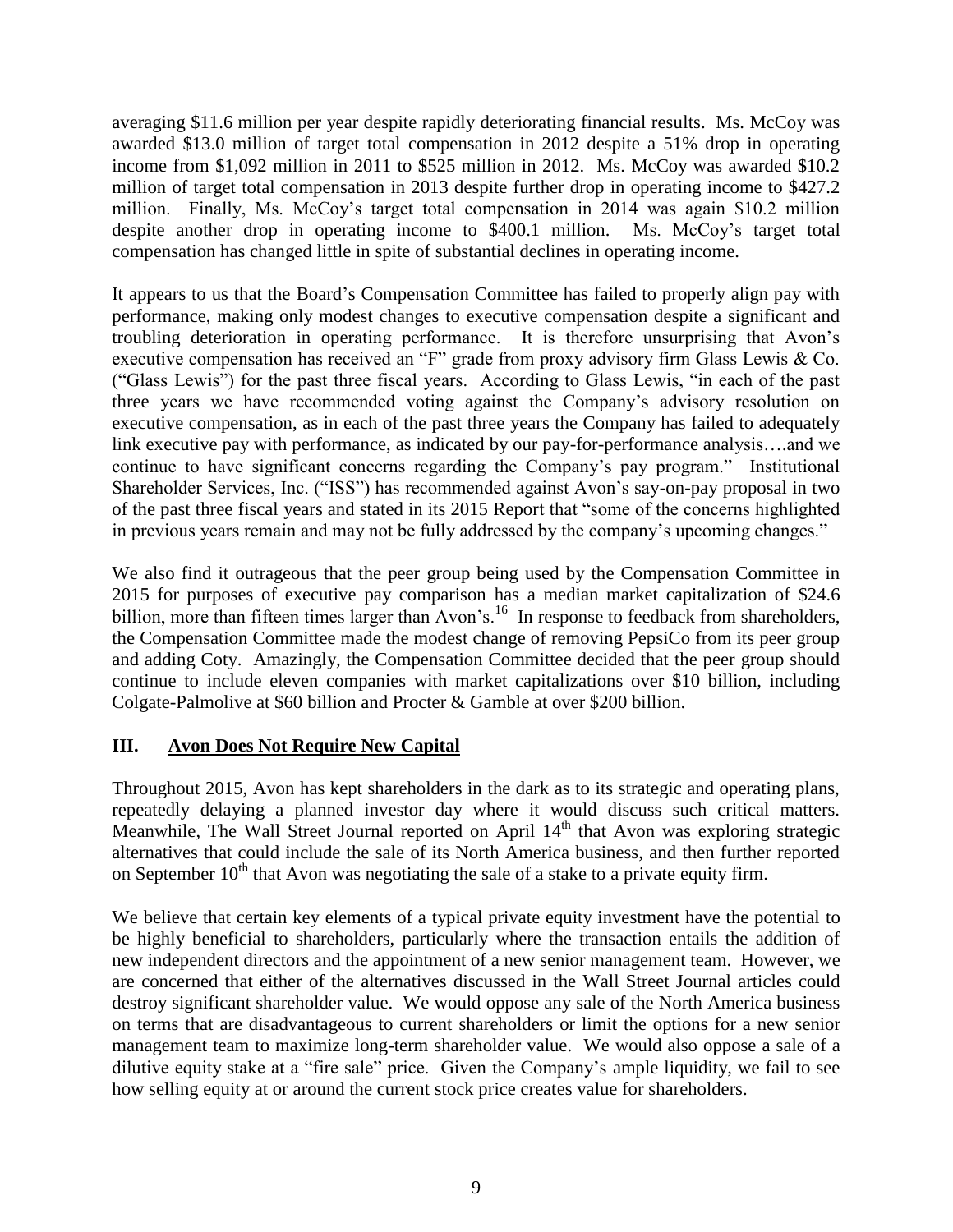### **Avon's Liquidity Position**

Avon currently has \$2.6 billion of debt that has been rated below investment grade by both Moody's and Standard & Poor's.<sup>17</sup> Despite the Company's worsening credit quality, we believe that Avon has ample liquidity to pursue a turnaround of its business. On July 9, 2015, the Company sold Liz Earle Beauty Co. Limited to Alliance Boots Holdings Limited for \$215 million. The net proceeds from the sale of Liz Earle were used to fund a portion of the Company's redemption of the \$250 million principal amount of its 2.375% Notes due March 15, 2016. Pro forma for this debt repayment, the Company still has \$587 million of cash and \$400 million of availability under its revolving credit facility. The next significant debt maturity is not until 2018.

### **Avon's Dividend Policy**

During Sheri McCoy's first year as CEO of Avon, we believe that one of the Company's more noteworthy announcements was the November 2012 reduction of its quarterly dividend by 74% from \$0.23 per share to \$0.06 per share. Three years later, on Avon's quarterly investor call on November 4, 2015, Chief Financial Officer Jim Scully stated: *"In terms of the dividend, I think, given the FX headwinds impact on cash and on cash flow, as we evaluate 2016, I think it will be prudent to look at the dividend with a little more critical lens."* We recognize that Avon should carefully evaluate every dollar that it spends, and certainly a reduction in the dividend would be preferable to a sale of equity at "fire sale" prices. However, we believe that reductions in expenses should take precedence over reductions in the dividend, particularly in light of the 74% dividend reduction that has already occurred as well as management's failure to manage costs effectively.

### **Avon's Operating Cash Flow**

In 2014, the Company generated \$360 million of cash flow from operations. In the first nine months of 2015, cash flow from operations was negative \$97 million (including the negative impact of a \$67 million settlement payment to the SEC related to FCPA matters), down from \$126 million in the first nine months of 2014. While it is disconcerting to see such a rapid decline in cash flow from operations, we believe the Company will generate positive free cash flow in 2015 once the seasonally strong fourth quarter is completed. Furthermore, we are convinced that the Company can significantly improve its cash flow from operations by implementing our plan to reduce costs. We believe that the Company's \$587 million of cash along with its \$400 million credit facility is more than sufficient to finance a substantial restructuring program, and it is our belief that the Company can maintain a cash balance of at least \$300 million throughout the implementation of our plan. As a result, Avon does not need a private equity investment.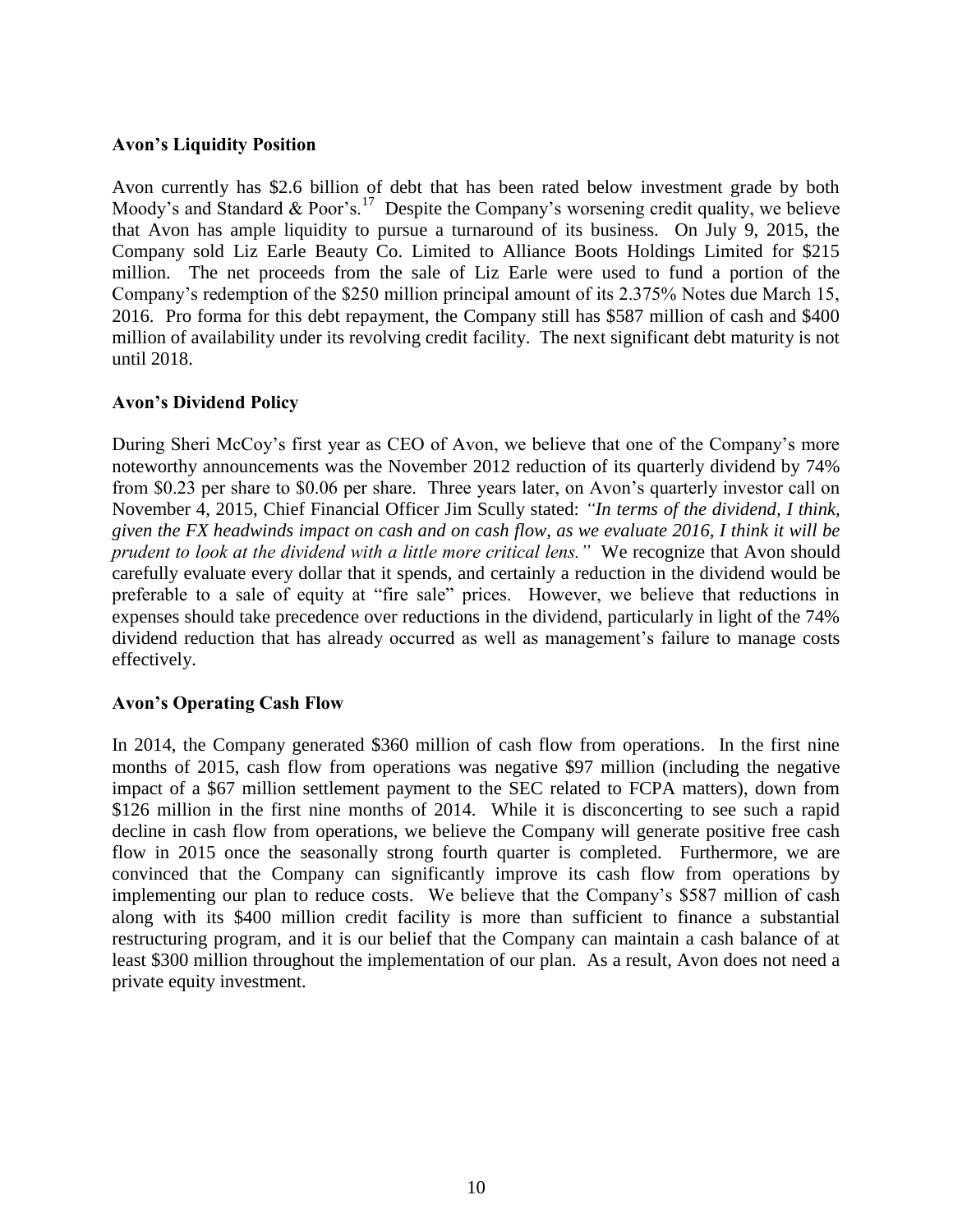### **IV. Conclusion**

We strongly believe in Avon's long-term prospects and are confident that with the right leadership in place Avon can recover its position as a leading global beauty brand. We are convinced that the addition of new independent directors to the Board is a necessary first step towards developing and executing a strategy that will unlock Avon's value potential for all shareholders.

Barington has a fifteen-year track record of assisting publicly traded companies in improving their corporate strategy, operations, profitability and corporate governance. As significant shareholders of Avon, we are committed to helping the Company improve its long-term financial and share price performance and would welcome the opportunity to meet with you to present our recommendations in further detail.

Sincerely yours,

 $\chi$ urtt

James A. Mitarotonda

cc: The Board of Directors Avon Products, Inc.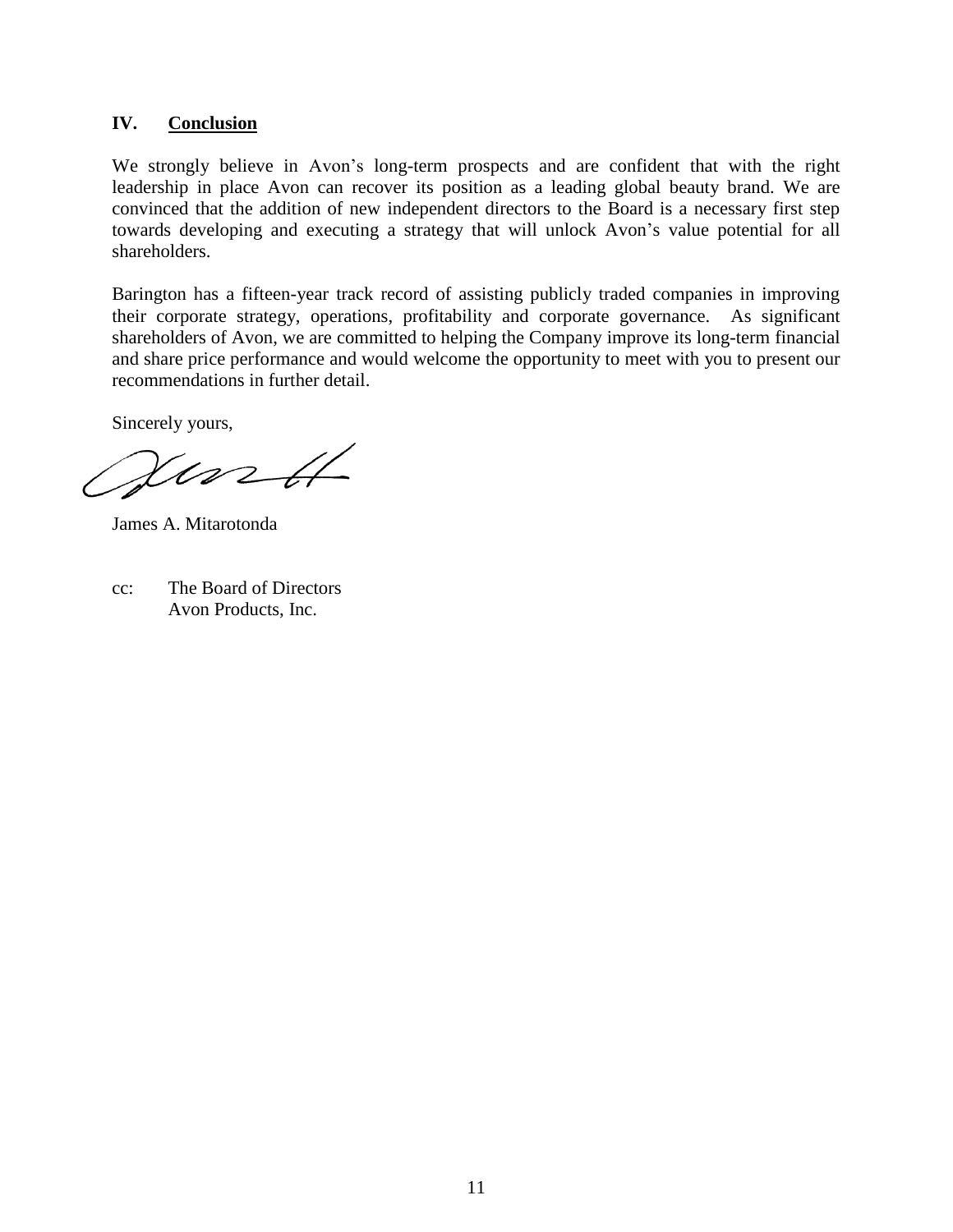$\overline{a}$ 

Source: S&P Capital IQ for 2015 P/E multiples as of December 2, 2015.

7 Source: S&P Capital IQ for consensus Sales, EBITDA and EPS estimates, and Barington Group estimates for other line items.

8 \$600 million is the midpoint of the range of \$500 to \$700 million of cost savings in the Barington Group's plan.

<sup>9</sup> Avon's stock traded at between \$26.62 and \$33.75 in January 1991 which is equivalent to a range of \$3.33 to \$4.22 on a split adjusted basis. <sup>10</sup> Avon's peers for 2015 per its 2014 proxy statement include Campbell Soup Company; The Clorox Company; Colgate-Palmolive Co.; Coty Inc.; The Estee Lauder Companies Inc.; General Mills, Inc.; The Hershey Company; Kellogg Company; Kimberly-Clark Corporation; L Brands, Inc.; The Procter & Gamble Company; Revlon, Inc.; and Tupperware Brands Corporation.

<sup>11</sup> Source: S&P Capital IQ. Index returns calculated assuming the reinvestment of dividends.

<sup>12</sup> Avon Press Release: Avon Rejects Coty's Unsolicited Indication of Interest, April 2, 2012.

<sup>13</sup> In Avon's 2014 Form 10K and its 2014 proxy statement, the Company stated that it had achieved its \$400 million cost savings target.

<sup>14</sup> "Avon Bribe-Probe Tab Neared \$500 Million as Sales Slumped." Bloomberg News, May 2, 2014.

<sup>15</sup> Target total compensation is according to the Summary Compensation Tables in the Company's Proxy Statements in which aggregate grant date fair value of awards are determined based on the grant date fair value in accordance with FASB ASC Topic 718.

<sup>16</sup> Source: S&P Capital IQ as of December 2, 2015.

<sup>17</sup> In May, Moody's downgraded Avon's Corporate Family Rating from Ba1 to Ba2. In June, Standard & Poor's lowered its corporate credit rating for Avon from BB to B+.

<sup>&</sup>lt;sup>1</sup> Adjusted fully diluted earnings per share.

<sup>2</sup> Source: S&P Capital IQ.

<sup>&</sup>lt;sup>3</sup> Source: S&P Capital IQ.

<sup>4</sup> Source: S&P Capital IQ as of December 2, 2015. Represents median multiple of peers for 2015 identified in the Company's 2014 proxy statement.

The Barington Group believes the Company can reduce its SG&A as a percentage of revenue to pre-2006 levels. Between 2002 and 2005, SG&A averaged 46.4% of sales, compared to LTM SG&A at 54.5% of sales. The difference of 8.0% is equivalent to \$600 million of potential savings – the midpoint of our estimated range. We believe the Company could achieve the high end of our range by reducing cost of sales. The Company's average gross margin over the past ten years is 62.3%, or 1.5% higher than the LTM gross margin of 60.8%. An incremental 1.5% of gross margin is equal to over \$100 million of potential savings.<br><sup>6</sup> Source: S & P Copital IQ for 2015 P/F multiples as of Decembe